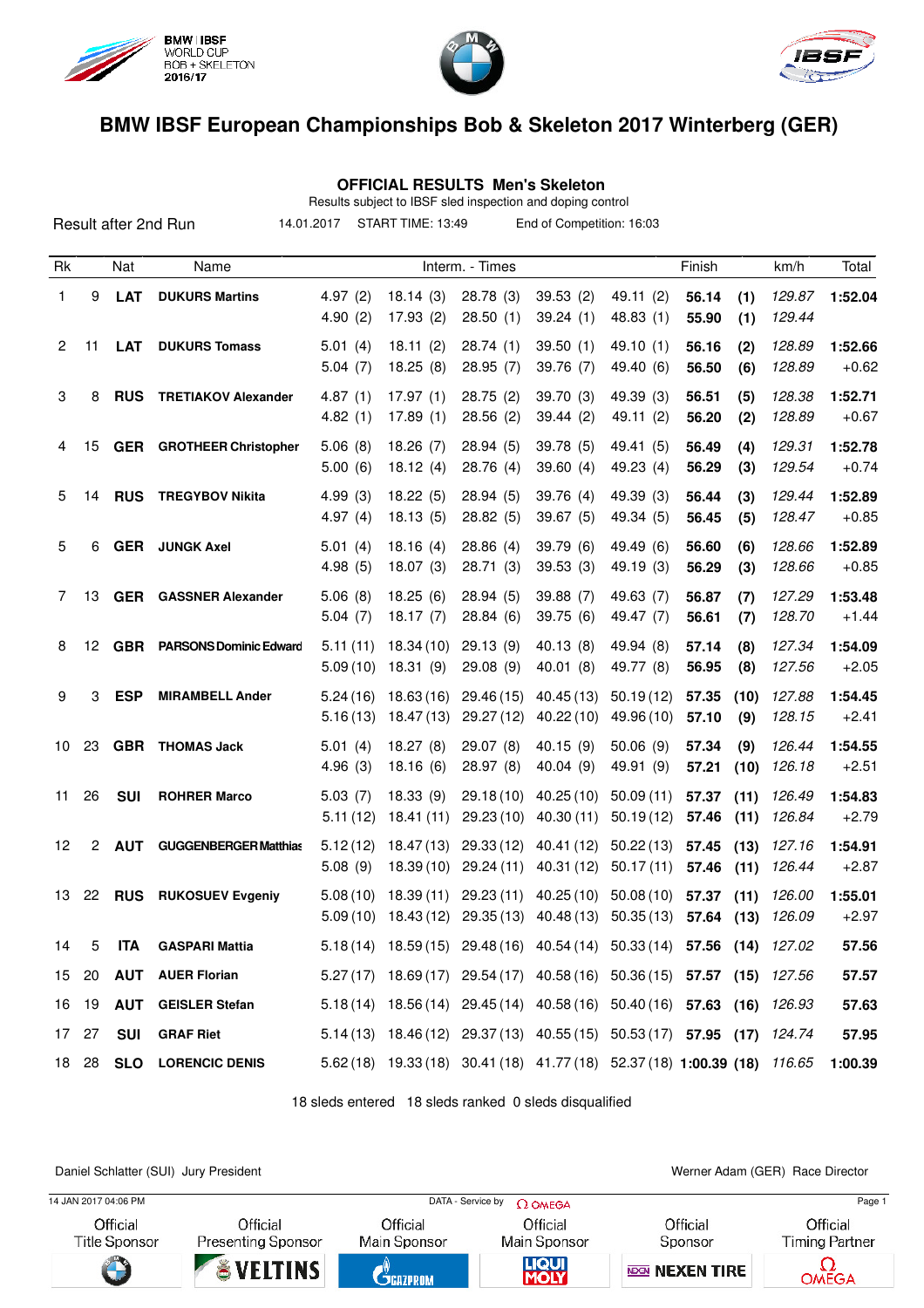





 **OFFICIAL RESULTS Women's Bobsleigh**

Results subject to IBSF sled inspection and doping control

|    |                |            | Result after 2nd Run                                      | 13.01.2017           | START TIME: 14:34      |                        | End of Competition: 0:00 |                        |                |              |                  |                    |
|----|----------------|------------|-----------------------------------------------------------|----------------------|------------------------|------------------------|--------------------------|------------------------|----------------|--------------|------------------|--------------------|
| Rk |                | Nat        | Name                                                      |                      |                        | Interm. - Times        |                          |                        | Finish         |              | km/h             | Total              |
| 1  | 18             | <b>GER</b> | <b>JAMANKA Mariama</b><br><b>DRAZEK Annika</b>            | 5.55(1)<br>5.52(1)   | 18.87(1)<br>18.83(1)   | 29.63(1)<br>29.59(1)   | 40.52(1)<br>40.53(1)     | 50.15(1)<br>50.18(1)   | 57.24<br>57.26 | (1)<br>(1)   | 128.98<br>128.93 | 1:54.50            |
| 2  | 9              | <b>RUS</b> | <b>SERGEEVA Nadezhda</b><br>KOHCHERZHOVAAnastasia         | 5.66(3)<br>5.68(3)   | 19.10(2)<br>19.10(2)   | 29.86(2)<br>29.88 (2)  | 40.79 (2)<br>40.81(2)    | 50.44(2)<br>50.48(2)   | 57.47<br>57.55 | (2)<br>(2)   | 129.72<br>129.12 | 1:55.02<br>$+0.52$ |
| 3  | 11             | <b>AUT</b> | <b>HENGSTER Christina</b><br>ONASANYA J.J.O.D.            | 5.65(2)<br>5.70(4)   | 19.16(3)<br>19.23(4)   | 29.97(3)<br>30.10(4)   | 40.92 (3)<br>41.12(5)    | 50.60(3)<br>50.84(5)   | 57.67<br>57.93 | (3)<br>(5)   | 129.26<br>128.93 | 1:55.60<br>$+1.10$ |
| 4  | 7              | <b>RUS</b> | RODIONOVA Aleksandra<br>SHOKSHUEVA Yulia                  | 5.72(5)<br>5.75(5)   | 19.24(5)<br>19.27(5)   | 30.02(4)<br>30.10(4)   | 41.00(4)<br>41.07 $(4)$  | 50.71(4)<br>50.78(4)   | 57.82<br>57.88 | (4)<br>(4)   | 128.29<br>128.38 | 1:55.70<br>$+1.20$ |
| 5  | 13             | <b>BEL</b> | <b>WILLEMSEN Elfie</b><br><b>VERCRUYSSEN Sophie</b>       | 5.86(8)<br>5.87(7)   | 19.42(8)<br>19.43(7)   | 30.22(8)<br>30.28(7)   | 41.15(8)<br>41.24(6)     | 50.80(6)<br>50.92(6)   | 57.84<br>57.97 | (5)<br>(6)   | 129.87<br>129.63 | 1:55.81<br>$+1.31$ |
| 5  | $\overline{2}$ | <b>GER</b> | <b>SENKEL Christin</b><br><b>STRACK Ann-Christin</b>      | 5.70(4)<br>5.65(2)   | 19.23(4)<br>19.12(3)   | 30.09(5)<br>29.94(3)   | 41.10(6)<br>40.93(3)     | 50.86(8)<br>50.65(3)   | 58.04<br>57.77 | (8)<br>(3)   | 127.65<br>128.61 | 1:55.81<br>$+1.31$ |
| 7  | 17             | <b>GBR</b> | <b>McNEILL Mica</b><br><b>DOUGLAS Montell</b>             | 5.77(7)<br>5.87(7)   | 19.33(7)<br>19.50(8)   | 30.14(7)<br>30.36(8)   | 41.07(5)<br>41.32 (8)    | 50.74(5)<br>50.97(7)   | 57.84<br>58.01 | (5)<br>(7)   | 128.98<br>129.68 | 1:55.85<br>$+1.35$ |
| 8  | 12             | <b>BEL</b> | <b>VANNIEUWENHUYSE An</b><br><b>AERTS Sara</b>            | 5.74(6)<br>5.81(6)   | 19.27(6)<br>19.38(6)   | 30.13(6)<br>30.26(6)   | 41.12(7)<br>41.27 $(7)$  | 50.83(7)<br>51.01(8)   | 57.95<br>58.13 | (7)<br>(8)   | 128.84<br>128.66 | 1:56.08<br>$+1.58$ |
| 9  | 16             | <b>ROU</b> | <b>CONSTANTIN Maria Adela</b><br><b>HALAI</b> Erika Anett | 5.94(10)<br>6.01(11) | 19.58 (9)<br>19.71(11) | 30.45(9)<br>30.59(11)  | 41.42 (9)<br>41.57 (10)  | 51.12(9)<br>51.27(10)  | 58.20<br>58.35 | (9)<br>(9)   | 129.26<br>129.07 | 1:56.55<br>$+2.05$ |
| 10 | 4              | <b>ROU</b> | <b>GRECU Andreea</b><br>VILD Olivia Franciska             | 5.90(9)<br>5.87(7)   | 19.67(10)<br>19.50(8)  | 30.67(10)<br>30.40(9)  | 41.82 (10)<br>41.45(9)   | 51.72(10)<br>51.24(9)  | 59.01<br>58.44 | (10)<br>(10) | 125.34<br>126.71 | 1:57.45<br>$+2.95$ |
| 11 | 1              | <b>BEL</b> | de DECKER Lien<br><b>PAULISSEN Nel</b>                    | 6.08(11)<br>5.96(10) | 19.88(11)<br>19.61(10) | 30.87(11)<br>30.54(10) | 41.94 (11)<br>41.58(11)  | 51.78(11)<br>51.34(11) | 59.08<br>58.54 | (11)<br>(11) | 125.96<br>127.75 | 1:57.62<br>$+3.12$ |

11 sleds entered 11 sleds ranked 0 sleds disqualified

Helmut Zwerger (AUT) Jury President Manited Schulte (GER) Race Director

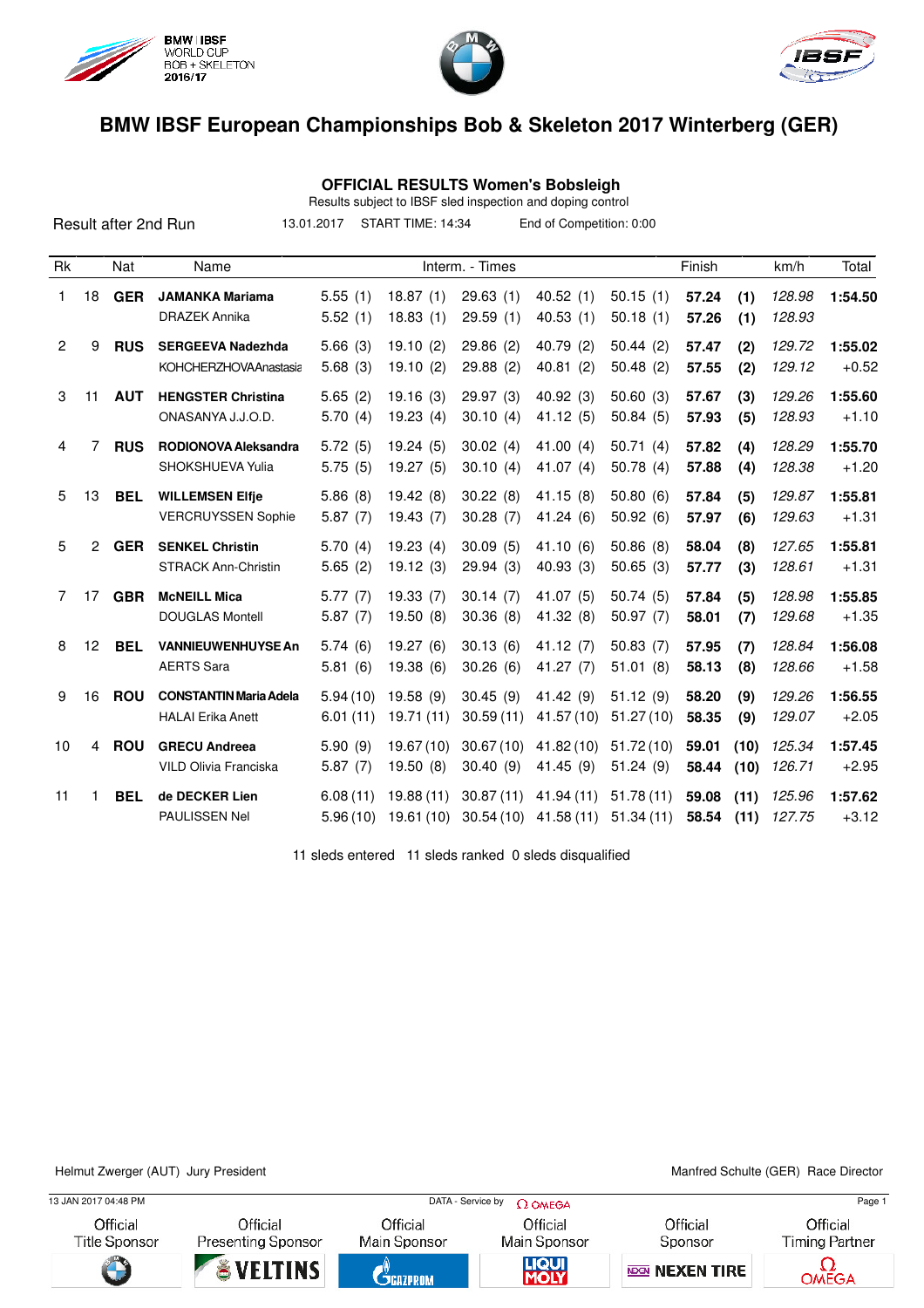

Result after 2nd Run





# **BMW IBSF European Championships Bob & Skeleton 2017 Winterberg (GER)**

 **OFFICIAL RESULTS 2-man Bobsleigh**

|            |                   | Results subject to IBSF sled inspection and doping control |  |
|------------|-------------------|------------------------------------------------------------|--|
| 14.01.2017 | START TIME: 17:34 | End of Competition: 20:13                                  |  |

| Rk |              | Nat              | Name                                                 |                      |                         | Interm. - Times         |                                             |                                                                         | Finish         |              | km/h             | Total              |
|----|--------------|------------------|------------------------------------------------------|----------------------|-------------------------|-------------------------|---------------------------------------------|-------------------------------------------------------------------------|----------------|--------------|------------------|--------------------|
| 1  | 14           | <b>GER</b>       | <b>FRIEDRICH Francesco</b><br><b>MARGIS Thorsten</b> | 5.13(1)<br>5.15(2)   | 18.19(1)<br>18.21(1)    | 28.75(1)<br>28.74(1)    | 39.45(1)<br>39.39(1)                        | 48.94 (1)<br>48.87 (1)                                                  | 55.86<br>55.81 | (1)<br>(1)   | 132.06<br>131.43 | 1:51.67            |
| 2  | 10           | <b>GER</b>       | <b>LOCHNER Johannes</b><br><b>BLUHM Joshua</b>       | 5.19(3)<br>5.19(4)   | 18.33(2)<br>18.29(3)    | 28.95(2)<br>28.85(2)    | 39.72(2)<br>39.62(2)                        | 49.26 (2)<br>49.18 (2)                                                  | 56.22<br>56.16 | (2)<br>(3)   | 130.29<br>130.15 | 1:52.38<br>$+0.71$ |
| 3  | 15           | <b>LAT</b>       | <b>KIBERMANIS Oskars</b><br><b>MIKNIS Matiss</b>     | 5.17(2)<br>5.14(1)   | 18.35(3)<br>18.28(2)    | 29.02(4)<br>28.89(3)    | 39.83(4)<br>39.67(3)                        | 49.35 (3)<br>49.20 (3)                                                  | 56.29<br>56.15 | (3)<br>(2)   | 131.43<br>131.29 | 1:52.44<br>$+0.77$ |
| 4  | 13           | <b>RUS</b>       | <b>STULNEV Alexey</b><br><b>ANTUKH Kirill</b>        | 5.31(10)<br>5.31(10) | 18.53(8)<br>18.53(9)    | 29.15(6)<br>29.11 (9)   | 39.89(6)<br>39.84 (8)                       | 49.38 (4)<br>49.34 (6)                                                  | 56.29<br>56.25 | (3)<br>(4)   | 131.53<br>131.53 | 1:52.54<br>$+0.87$ |
| 5  | 12           | <b>SUI</b>       | <b>PETER Rico</b><br><b>AMRHEIN Thomas</b>           | 5.20(4)<br>5.21(5)   | 18.35(3)<br>18.39(6)    | 29.01(3)<br>29.01(6)    | 39.82(3)<br>39.83(7)                        | 49.38 (4)<br>49.41 (8)                                                  | 56.35<br>56.40 | (5)<br>(7)   | 130.76<br>130.57 | 1:52.75<br>$+1.08$ |
| 5  | 20           | <b>LAT</b>       | <b>ZALIMS Ugis</b><br><b>JANSONS Janis</b>           | 5.26(7)<br>5.22(7)   | 18.51(7)<br>18.41(7)    | 29.18(7)<br>29.03(7)    | 39.97(8)<br>39.79 (6)                       | 49.50 (8)<br>49.32 (5)                                                  | 56.46<br>56.29 | (7)<br>(6)   | 131.29<br>131.29 | 1:52.75<br>$+1.08$ |
| 7  | 18           | <b>AUT</b>       | <b>MAIER Benjamin</b><br><b>SAMMER Markus</b>        | 5.24(6)<br>5.21(5)   | 18.49(6)<br>18.36(5)    | 29.21(9)<br>28.95(5)    | 40.07(9)<br>39.73(4)                        | 49.64 (9)<br>49.28(4)                                                   | 56.61<br>56.26 | (9)<br>(5)   | 129.96<br>130.29 | 1:52.87<br>$+1.20$ |
| 8  | 8            | <b>RUS</b>       | <b>KASJANOV Alexander</b><br>PUSHKAREV Aleksei       | 5.32(11)<br>5.32(11) | 18.53(8)<br>18.54 (10)  | 29.18(7)<br>29.18(10)   | 39.94(7)<br>39.93 (9)                       | 49.44 (6)<br>49.53 (11)                                                 | 56.37<br>56.58 | (6)<br>(11)  | 131.72<br>129.87 | 1:52.95<br>$+1.28$ |
| 9  | 4            | <b>SUI</b>       | <b>HEFTI Beat</b><br><b>KUONEN Michael</b>           | 5.23(5)<br>5.25(8)   | 18.39(5)<br>18.44(8)    | 29.04(5)<br>29.09(8)    | 39.88(5)<br>39.95(10)                       | 49.48 (7)<br>49.61 (12)                                                 | 56.53<br>56.69 | (8)<br>(13)  | 129.72<br>129.31 | 1:53.22<br>$+1.55$ |
| 10 | 23           | <b>GBR</b>       | <b>TASKER Bruce</b><br><b>OLUBI Toby</b>             | 5.29(8)<br>5.17(3)   | 18.58(10)<br>18.29(3)   | 29.27(10)<br>28.93(4)   | 40.17(11)<br>39.78(5)                       | 49.78 (11)<br>49.39 (7)                                                 | 56.82<br>56.41 | (13)<br>(8)  | 129.77<br>129.68 | 1:53.23<br>$+1.56$ |
| 11 | 19           | <b>GER</b>       | <b>WALTHER Nico</b><br><b>KUSKE Kevin</b>            | 5.32(11)<br>5.32(11) | 18.65(12)<br>18.57(12)  | 29.38(12)<br>29.19(11)  | 40.24 (12)<br>39.95(10)                     | 49.81 (12)<br>49.48 (9)                                                 | 56.80<br>56.44 | (11)<br>(9)  | 130.38<br>130.52 | 1:53.24<br>$+1.57$ |
| 12 | $\mathbf{2}$ | <b>POL</b>       | <b>LUTY Mateusz</b><br>TYLKOWSKI Krzysztof           | 5.37(14)<br>5.30(9)  | 18.66 (13)<br>18.56(11) | 29.35(11)<br>29.24 (13) | 40.13(10)<br>40.06(13)                      | 49.66 (10)<br>49.64 (13)                                                | 56.62<br>56.63 | (10)<br>(12) | 131.29<br>130.86 | 1:53.25<br>$+1.58$ |
| 13 | 21           | <b>RUS</b>       | <b>ANDRIANOV Maxim</b><br><b>MALYKH Ilya</b>         | 5.37(14)<br>5.33(13) | 18.75(14)<br>18.58 (13) | 29.48(14)<br>29.22(12)  | 40.28 (13)<br>39.98(12)                     | 49.84 (13)<br>49.51 (10)                                                | 56.80<br>56.46 | (11)<br>(10) | 130.71<br>131.00 | 1:53.26<br>$+1.59$ |
| 14 | 3            | ITA              | <b>BERTAZZO Simone</b><br><b>VARIOLA Mattia</b>      | 5.40(16)             |                         |                         | 18.75 (14) 29.50 (15) 40.39 (15) 49.99 (15) | 5.44 (14) 18.79 (14) 29.52 (14) 40.41 (14) 50.05 (14) 57.07 (14) 129.87 | 56.99          | (14)         | 130.24           | 1:54.06<br>$+2.39$ |
|    |              | 15 24 <b>CZE</b> | <b>DVORAK Dominik</b><br><b>NOSEK Jakub</b>          |                      |                         |                         |                                             | 5.29 (8) 18.60 (11) 29.39 (13) 40.34 (14) 49.98 (14) 57.03 (15) 130.01  |                |              |                  | 57.03              |
|    |              | 16 25 GBR        | <b>DEEN Lamin</b><br><b>BLANCHET Samuel</b>          |                      |                         |                         |                                             | 5.44 (17) 18.84 (18) 29.65 (17) 40.60 (16) 50.24 (16) 57.32 (16) 129.26 |                |              |                  | 57.32              |
|    | 17 26        |                  | NED de BRUIN Ivo<br><b>VEENKER Dennis</b>            |                      |                         |                         |                                             | 5.44 (17) 18.82 (16) 29.62 (16) 40.62 (17) 50.28 (17) 57.35 (17) 129.31 |                |              |                  | 57.35              |

14 JAN 2017 09:06 PM Page 1



Official **Presenting Sponsor** 

Official Main Sponsor

Official

Official Sponsor

Official **Timing Partner**  $\Omega$ OMEGA







**REGIN NEXEN TIRE**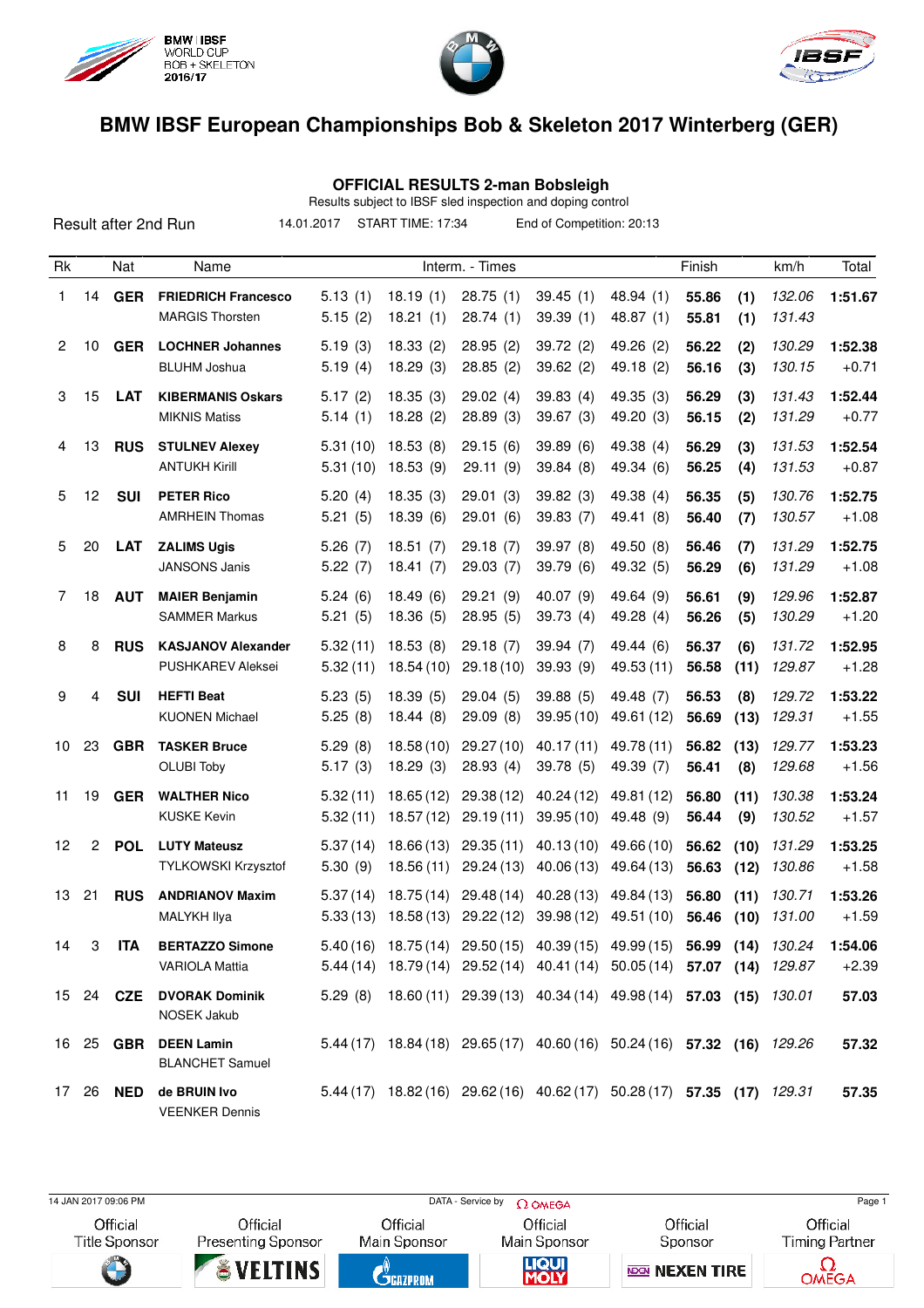

KRAJISNIK Aleksandar





#### **BMW IBSF European Championships Bob & Skeleton 2017 Winterberg (GER)**

 **OFFICIAL RESULTS 2-man Bobsleigh**

Result after 2nd Run Rk Nat Name **Interm.** - Times **Finish km/h Total** Results subject to IBSF sled inspection and doping control 14.01.2017 START TIME: 17:34 End of Competition: 20:13 18 1 **CZE VRBA Jan** 5.35 (13) 18.83 (17) 29.69 (18) 40.68 (18) 50.36 (18) **57.46 (18)** 129.03 **57.46** SUCHY Dominik 19 27 **ROU GRIGORE Dorin Alexandru** 5.52 (19) 18.96 (19) 29.87 (19) 40.96 (19) 50.71 (19) **57.86 (19)** 128.20 **57.86** CRACIUN Florin Cezar 19 28 **CRO SILIC Drazen** 5.56 (20) 19.09 (20) 29.99 (20) 41.03 (20) 50.73 (20) **57.86 (19)** 128.70 **57.86**

20 sleds entered 20 sleds ranked 0 sleds disqualified

Helmut Zwerger (AUT) Jury President Manited Schulte (GER) Race Director

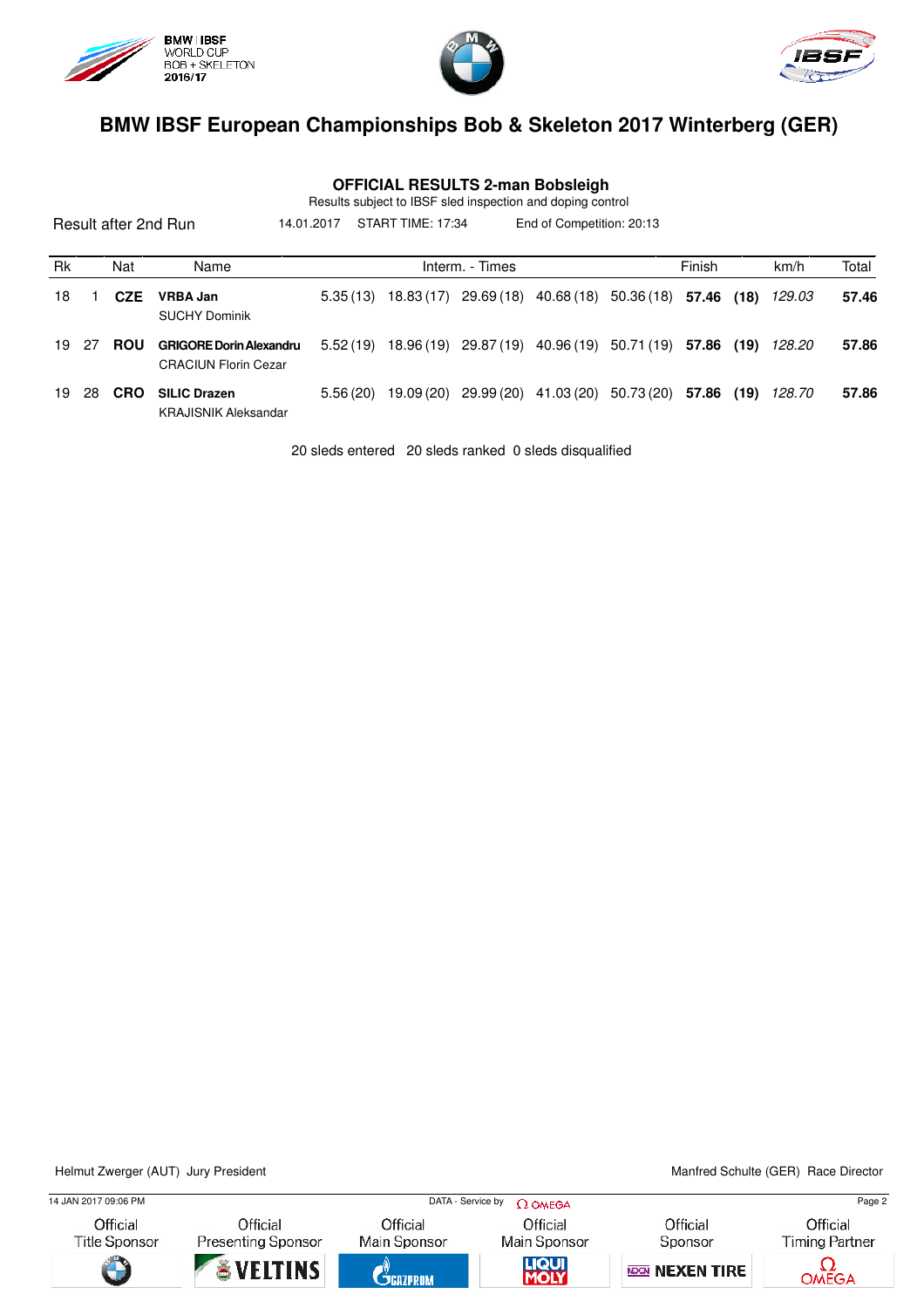





 **OFFICIAL RESULTS 4-man Bobsleigh**

Results subject to IBSF sled inspection and doping control

|                |    |            | Result after 2nd Run                                                                                   | 15.01.2017           | START TIME: 16:04      |                       | End of Competition: 18:16                                   |                                  |                |            |                  |                    |
|----------------|----|------------|--------------------------------------------------------------------------------------------------------|----------------------|------------------------|-----------------------|-------------------------------------------------------------|----------------------------------|----------------|------------|------------------|--------------------|
| Rk             |    | Nat        | Name                                                                                                   |                      |                        | Interm. - Times       |                                                             |                                  | Finish         |            | km/h             | Total              |
| 1              | 15 | <b>GER</b> | <b>LOCHNER Johannes</b><br><b>MROWKA Sebastian</b><br><b>BLUHM Joshua</b><br><b>RASP Christian</b>     | 5.10(1)<br>5.09(2)   | 17.98(1)<br>17.98(1)   | 28.25(1)<br>28.23(1)  | 38.63(1)<br>38.60(1)                                        | 47.86 (1)<br>47.81(1)            | 54.50<br>54.45 | (1)<br>(1) | 134.98<br>135.54 | 1:48.95            |
| $\overline{2}$ | 1  | <b>GER</b> | <b>WALTHER Nico</b><br><b>KUSKE Kevin</b><br><b>KORONA Kevin</b><br><b>FRANKE Eric</b>                 | 5.16(5)<br>5.15(8)   | 18.08(3)<br>18.10(5)   | 28.37(2)<br>28.39(4)  | 38.75(2)<br>38.83(5)                                        | 47.97 (2)<br>48.09(5)            | 54.63<br>54.77 | (2)<br>(5) | 135.03<br>134.73 | 1:49.40<br>$+0.45$ |
| 3              | 6  | <b>AUT</b> | <b>MAIER Benjamin</b><br>LAUSSEGGER Stefan<br><b>SAMMER Markus</b><br><b>MOLDOVAN Danut Ion</b>        | 5.21(10)<br>5.14(6)  | 18.19(6)<br>18.05(3)   | 28.51(6)<br>28.34(3)  | 38.91(4)<br>38.76 (3)                                       | 48.10(3)<br>48.00 (3)            | 54.72<br>54.70 | (3)<br>(3) | 135.84<br>134.68 | 1:49.42<br>$+0.47$ |
| 4              | 12 | <b>RUS</b> | <b>KASJANOV Alexander</b><br><b>ZAITSEV Alexey</b><br><b>PUSHKAREV Aleksei</b><br><b>BELUGIN Maxim</b> | 5.21(10)<br>5.16(9)  | 18.26(8)<br>18.12(7)   | 28.60(7)<br>28.41(5)  | 38.99(7)<br>38.80(4)                                        | 48.22 (6)<br>48.05(4)            | 54.89<br>54.71 | (6)<br>(4) | 135.28<br>135.44 | 1:49.60<br>$+0.65$ |
| 5              | 13 | <b>RUS</b> | <b>STULNEV Alexey</b><br><b>KONDRATENKO Vasiliy</b><br><b>HUZIN Ilvir</b><br><b>KOSHELEV Roman</b>     | 5.13(3)<br>5.13(4)   | 18.12(4)<br>18.10(5)   | 28.46(4)<br>28.42(6)  | 38.92(5)<br>38.86(6)                                        | 48.18 (5)<br>48.11 (6)           | 54.84<br>54.78 | (4)<br>(6) | 134.98<br>134.98 | 1:49.62<br>$+0.67$ |
| 5              | 9  | <b>GER</b> | <b>FRIEDRICH Francesco</b><br><b>BAUER Candy</b><br><b>GROTHKOPP Martin</b><br><b>MARGIS Thorsten</b>  | 5.20(8)<br>5.08(1)   | 18.27 (11)<br>18.00(2) | 28.66(9)<br>28.26(2)  | 39.11(8)<br>38.65(2)                                        | 48.38 (8)<br>47.89 (2)           | 55.05<br>54.57 | (8)<br>(2) | 134.78<br>134.57 | 1:49.62<br>$+0.67$ |
| 7              | 16 | <b>RUS</b> | <b>ANDRIANOV Maxim</b><br><b>MOISEEV Petr</b><br><b>MALYKH Ilya</b><br><b>SAMITOV Ruslan</b>           | 5.17(6)<br>5.17 (10) | 18.16(5)<br>18.20 (10) | 28.50(5)<br>28.55(10) | 38.94(6)<br>38.99(9)                                        | 48.22 (6)<br>48.25(8)            | 54.90<br>54.93 | (7)<br>(8) | 135.03<br>134.98 | 1:49.83<br>$+0.88$ |
| 8              | 18 | <b>LAT</b> | <b>KIBERMANIS Oskars</b><br><b>JANSONS Janis</b><br><b>MIKNIS Matiss</b><br><b>ZIRUPS Raivis</b>       | 5.11(2)<br>5.09(2)   | 18.06(2)               | 28.39(3)              | 38.85(3)<br>18.07 (4) 28.43 (7) 38.95 (8) 48.29 (9)         | 48.14(4)                         | 54.85<br>55.02 | (5)<br>(9) | 134.32<br>134.02 | 1:49.87<br>$+0.92$ |
| 9              |    |            | 7 GBR DEEN Lamin<br><b>OLUBI Toby</b><br><b>FEARON Joel</b><br>SIMONS Ben                              | 5.14(6)              |                        | 18.14 (8) 28.52 (9)   | 5.32 (17) 18.45 (16) 28.84 (15) 39.31 (13) 48.57 (10) 55.24 | 39.04 (10) 48.36 (10) 55.10 (10) |                | (9)        | 134.93<br>133.67 | 1:50.34<br>$+1.39$ |

15 JAN 2017 06:24 PM Page 1

Official

**Title Sponsor** Ŧ

Official **Presenting Sponsor VELTINS** 

Official Main Sponsor

**C**GRZPROM

Official Main Sponsor

LIQUI

Official Sponsor

**REGIN NEXEN TIRE** 

Official **Timing Partner**  $\Omega$ OMEGA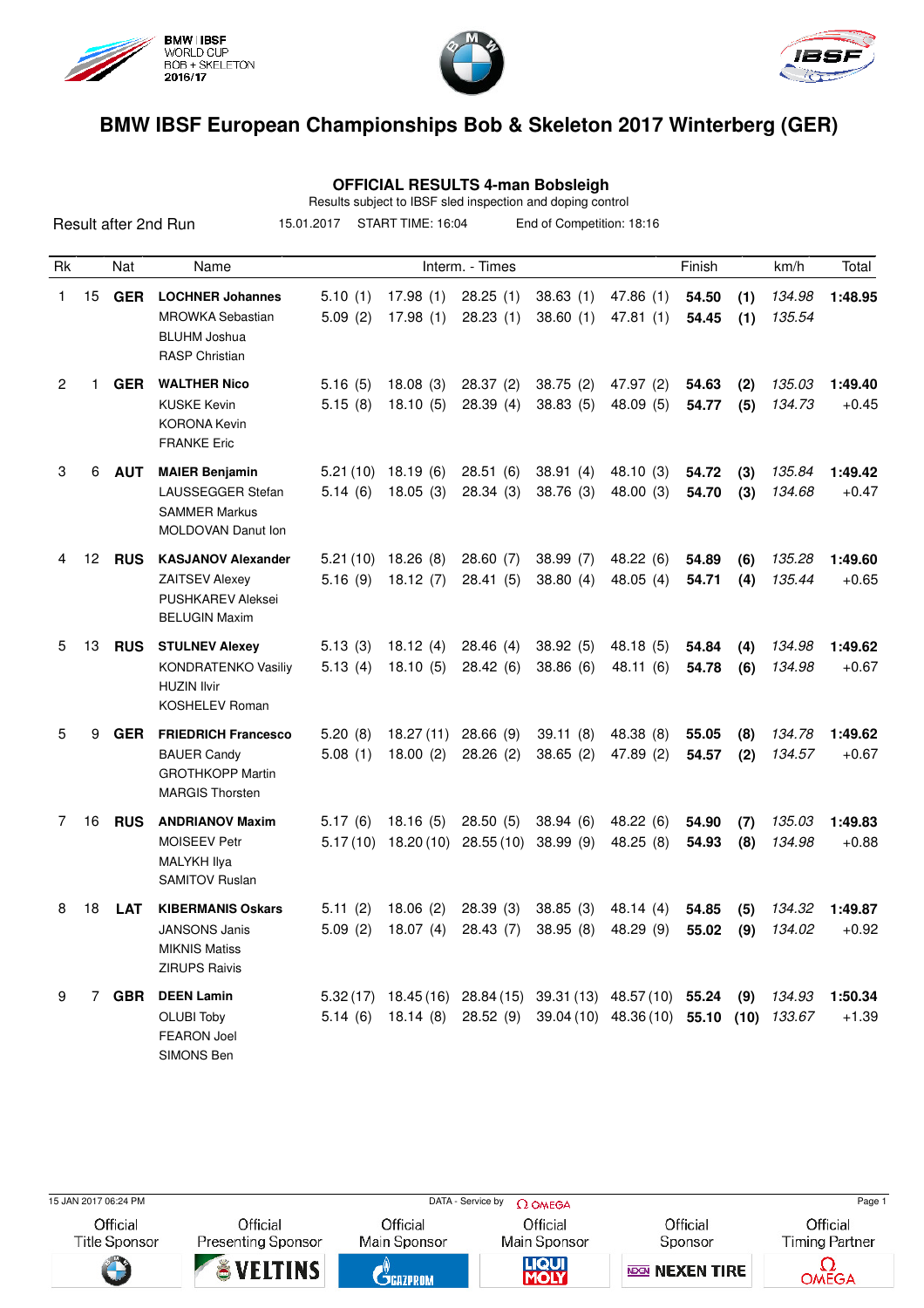





 **OFFICIAL RESULTS 4-man Bobsleigh**

Results subject to IBSF sled inspection and doping control

|                  | novemb sapport to noon sidd inspection and doping control<br>START TIME: 16:04<br>Result after 2nd Run<br>15.01.2017<br>End of Competition: 18:16 |               |                                                                                                                    |                     |           |                                                                                                                                 |                                     |                                                                        |                     |              |                  |                    |
|------------------|---------------------------------------------------------------------------------------------------------------------------------------------------|---------------|--------------------------------------------------------------------------------------------------------------------|---------------------|-----------|---------------------------------------------------------------------------------------------------------------------------------|-------------------------------------|------------------------------------------------------------------------|---------------------|--------------|------------------|--------------------|
| Rk               |                                                                                                                                                   | Nat           | Name                                                                                                               |                     |           | Interm. - Times                                                                                                                 |                                     |                                                                        | Finish              |              | km/h             | Total              |
| 10               | 11                                                                                                                                                | <b>SUI</b>    | <b>PETER Rico</b><br>van der ZIJDE Janne Bror<br><b>FRIEDLI Simon</b><br><b>AMRHEIN Thomas</b>                     | 5.29(14)<br>5.13(4) | 18.14(8)  | 18.54 (20) 28.99 (20)<br>28.45(8)                                                                                               | 38.87(7)                            | 39.52 (19) 48.83 (16)<br>48.17(7)                                      | 55.52 (14)<br>54.91 | (7)          | 134.47<br>133.63 | 1:50.43<br>$+1.48$ |
| 11               | 21                                                                                                                                                | <b>LAT</b>    | <b>ZALIMS Ugis</b><br><b>LUSIS Helvijs</b><br><b>SPRINGIS Davis</b><br><b>BREZINSKIS Kaspars</b>                   | 5.18(7)             | 18.26(8)  | $5.18(12)$ 18.25 (12) 28.65 (12) 39.17 (12) 48.49 (11)                                                                          | 28.67(10) 39.22(11) 48.53(9)        |                                                                        | 55.25<br>55.23      | (10)<br>(11) | 134.27<br>133.92 | 1:50.48<br>$+1.53$ |
| 12 <sup>12</sup> | 24                                                                                                                                                | <b>ITA</b>    | <b>BERTAZZO Simone</b><br><b>UGHI Costantino</b><br><b>COMEL Federico</b><br><b>BILOTTI Lorenzo</b>                |                     |           | 5.29 (14) 18.37 (14) 28.78 (14) 39.31 (13) 48.62 (12) 55.31<br>5.30 (14) 18.41 (14) 28.79 (14) 39.28 (14) 48.57 (13) 55.26 (12) |                                     |                                                                        |                     | (11)         | 134.12<br>134.32 | 1:50.57<br>$+1.62$ |
| 13               | 5                                                                                                                                                 | <b>CZE</b>    | <b>VRBA Jan</b><br><b>EGYDY David</b><br><b>SUCHY Dominik</b><br>NOSEK Jakub                                       | 5.20(8)<br>5.24(13) | 18.26 (8) | 18.33 (13) 28.71 (13) 39.21 (13) 48.52 (12)                                                                                     | 28.67(10) 39.19 (9) 48.57(10) 55.35 |                                                                        | 55.26 (12)          | (12)         | 132.93<br>133.92 | 1:50.61<br>$+1.66$ |
| 14               | 23                                                                                                                                                | <b>GBR</b>    | <b>BIDDULPH Oliver</b><br><b>GILLING Tremayne</b><br><b>LEWIS-FRANCIS Mark</b><br><b>CACKETT Gregory</b>           | 5.15(4)<br>5.17(10) | 18.20(7)  | 28.63(8)<br>$18.20(10)$ 28.59 (11)                                                                                              |                                     | 39.20 (10) 48.62 (12) 55.46<br>39.14 (11) 48.57 (13) 55.46 (14) 131.48 |                     | (13)         | 132.35           | 1:50.92<br>$+1.97$ |
| 15               | 22                                                                                                                                                | CZE           | <b>DVORAK Dominik</b><br>SINDELAR Jan<br>STOKLASKA Jan<br>ZALESKY Dominik                                          |                     |           | 5.24 (12) 18.33 (13) 28.77 (13) 39.32 (15) 48.72 (14) 55.58 (15) 131.77                                                         |                                     |                                                                        |                     |              |                  | 55.58              |
| 16               | 27                                                                                                                                                | <b>SUI</b>    | <b>HEFTI Beat</b><br><b>MOULINIER Yann</b><br><b>DOBLER Marcel</b><br><b>KUONEN Michael</b>                        |                     |           | 5.24 (12) 18.28 (12) 28.69 (12) 39.29 (12) 48.72 (14) 55.60 (16)                                                                |                                     |                                                                        |                     |              | 131.91           | 55.60              |
| 17 <sup>7</sup>  |                                                                                                                                                   | 20 <b>NED</b> | de BRUIN Ivo<br><b>MENSINK Rudy</b><br><b>BRINK</b> Igor<br><b>VEENKER Dennis</b>                                  |                     |           | 5.32 (17) 18.44 (15) 28.86 (16) 39.47 (16) 48.84 (17) 55.64 (17) 133.33                                                         |                                     |                                                                        |                     |              |                  | 55.64              |
| 18               | 25                                                                                                                                                | ROU           | <b>GRIGORE Dorin Alexandru</b><br>RADU Adrian<br><b>CRACIUN Florin Cezar</b><br><b>COJAN</b> lonel Irinel Augustin |                     |           | 5.32 (17) 18.45 (16) 28.90 (17) 39.50 (17) 48.89 (18) 55.67 (18) 133.38                                                         |                                     |                                                                        |                     |              |                  | 55.67              |
| 19               | 4                                                                                                                                                 | POL           | <b>LUTY Mateusz</b><br>ZAKRZEWSKI Jakub<br><b>MIEDZIK Lukasz</b><br>KOSSAKOWSKI Grzegorz                           |                     |           | 5.30 (16) 18.47 (18) 28.93 (18) 39.50 (17) 48.91 (19) 55.74 (19) 132.35                                                         |                                     |                                                                        |                     |              |                  | 55.74              |

15 JAN 2017 06:24 PM Page 2 Official

**Title Sponsor** Ŧ

Official **Presenting Sponsor VELTINS** 

Official Main Sponsor **C**GRZPROM

Official Main Sponsor

LIQUI

Official Sponsor

**REGIN NEXEN TIRE** 

Official **Timing Partner** 

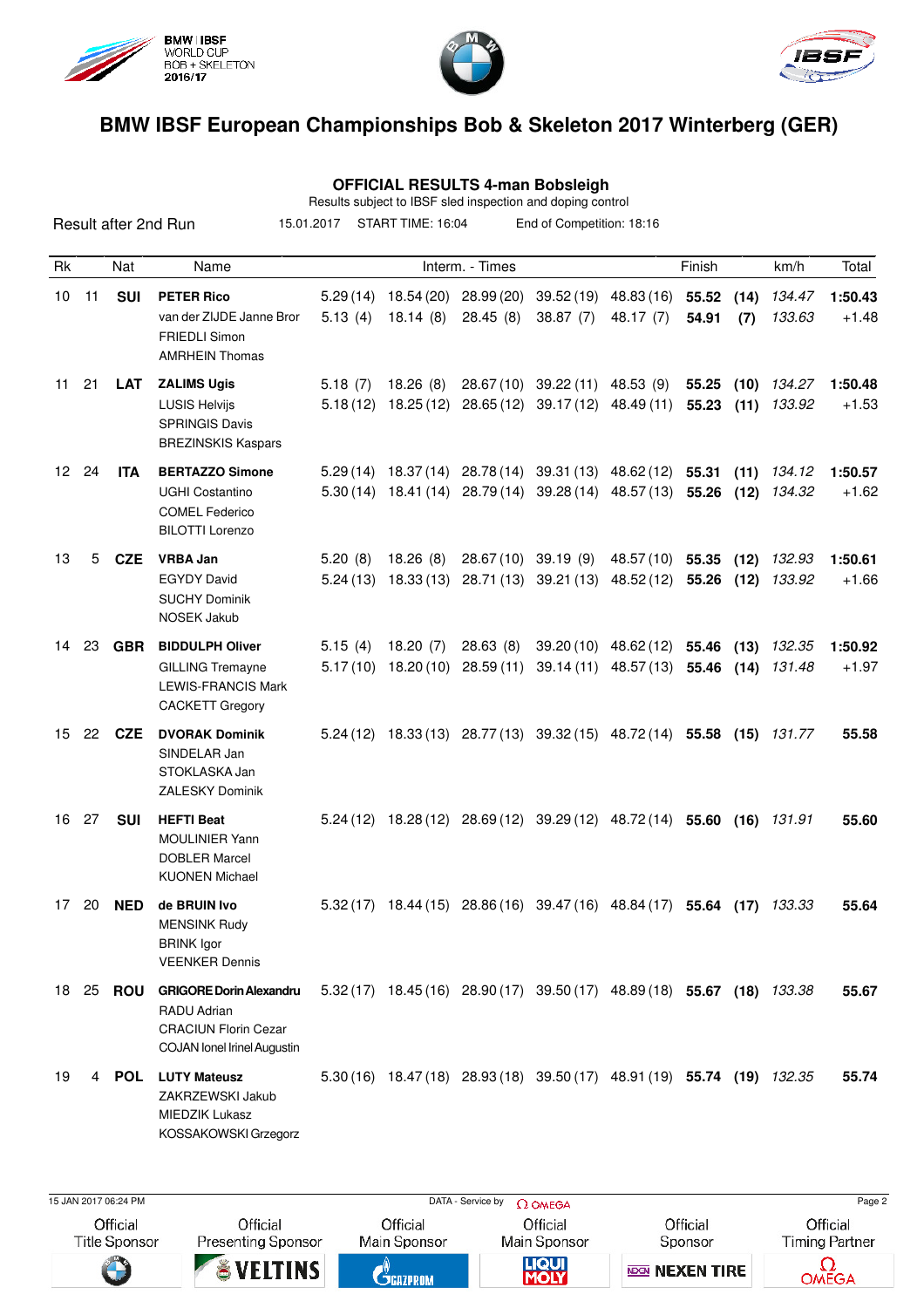





| <b>OFFICIAL RESULTS 4-man Bobsleigh</b> |  |
|-----------------------------------------|--|
|-----------------------------------------|--|

Results subject to IBSF sled inspection and doping control

Result after 2nd Run Rk Nat Name **Interm.** - Times **Finish km/h Total** 15.01.2017 START TIME: 16:04 End of Competition: 18:16 20 28 **CRO SILIC Drazen** 5.33 (20) 18.51 (19) 28.97 (19) 39.59 (20) 49.05 (20) **55.90 (20)** 132.30 **55.90** NIKPALJ Benedikt KRAJISNIK Aleksandar ZLATNAR Damjan

20 sleds entered 20 sleds ranked 0 sleds disqualified

Helmut Zwerger (AUT) Jury President Manited Schulte (GER) Race Director